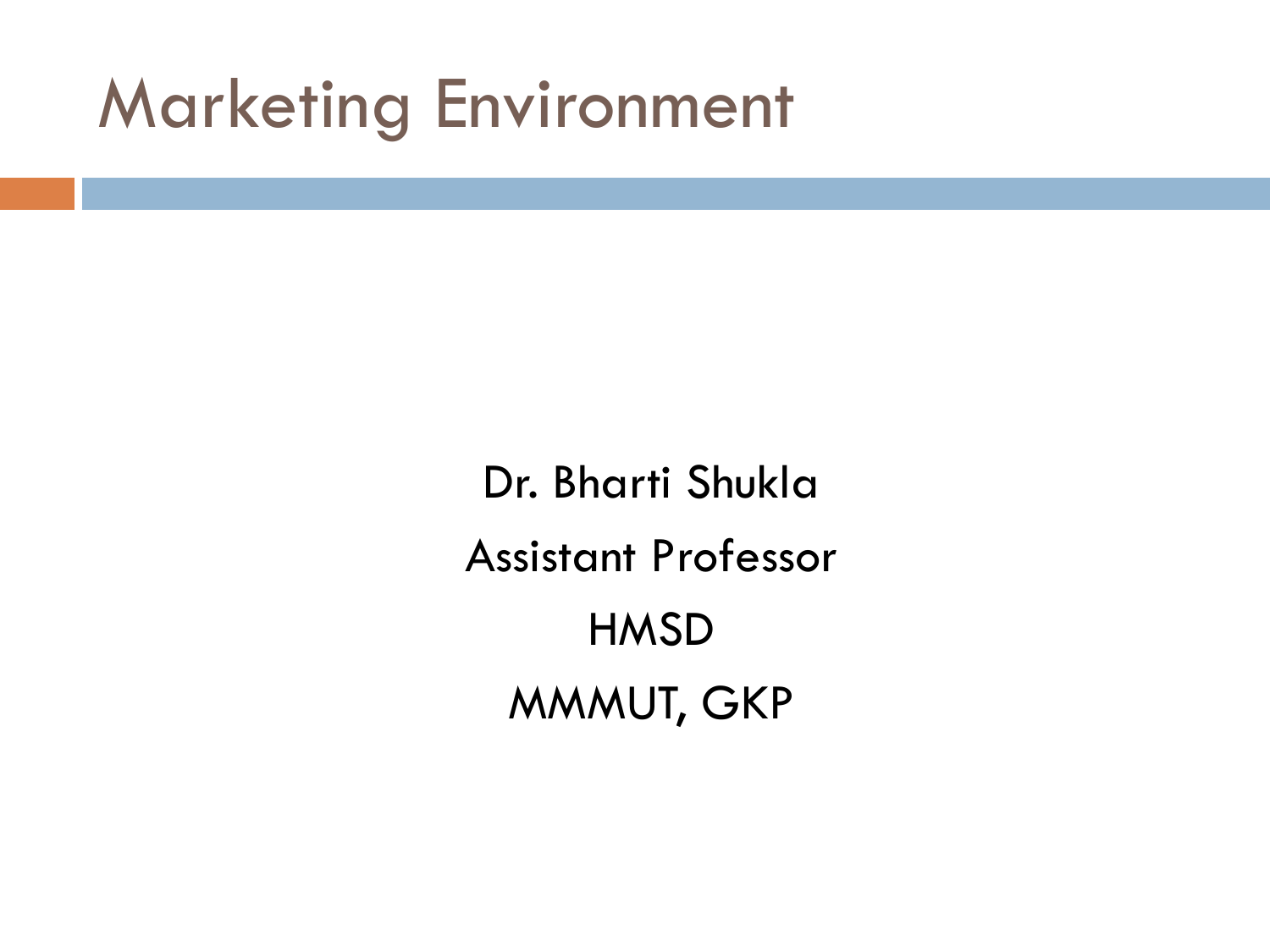https://blog.oxfordcollegeofmarketing.com/2014/11/04/the-impact-of-micro-andmacro-environment-factors-on-marketing/

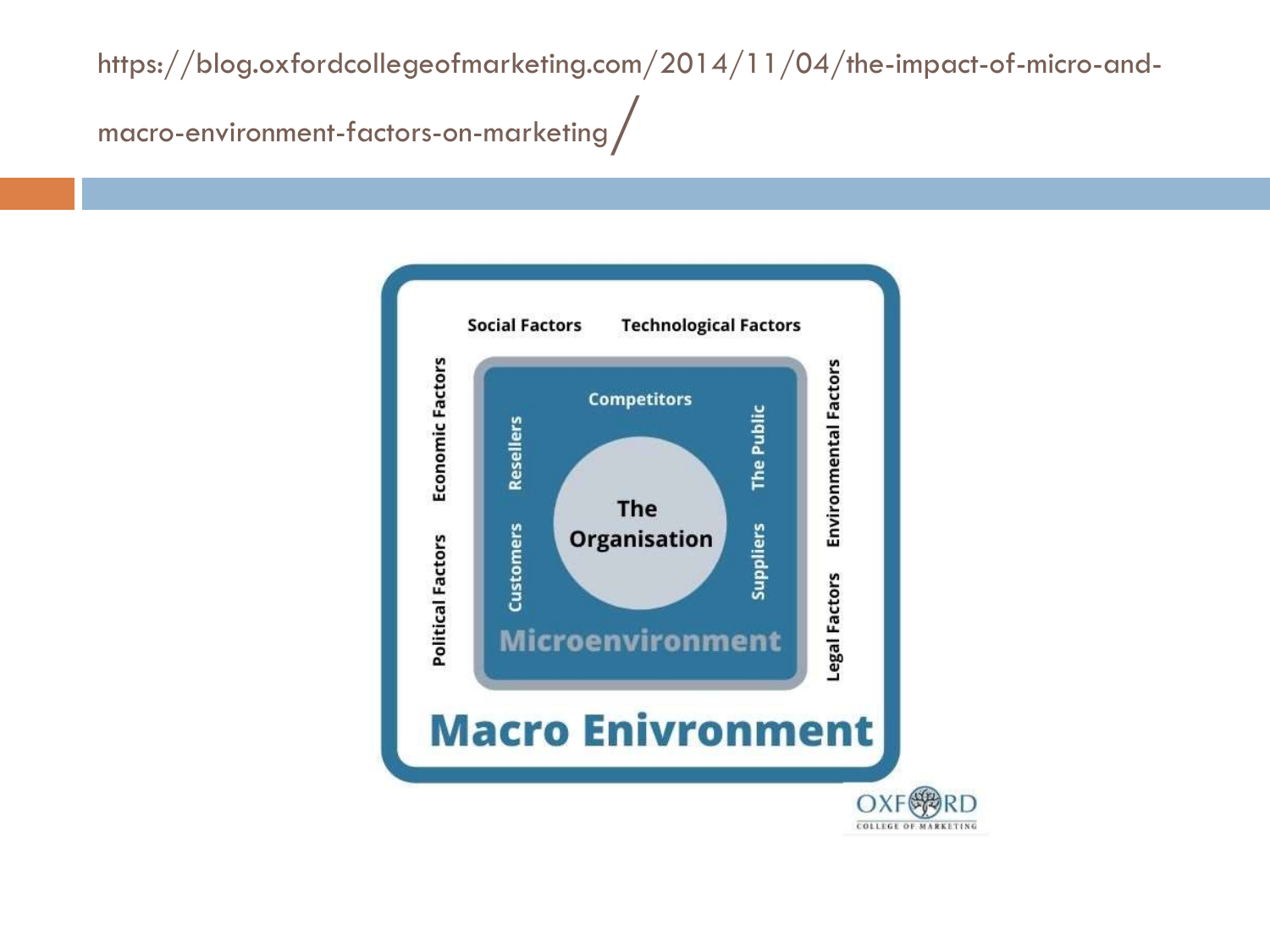## **Micro Environment Factors**

- **Suppliers:** Suppliers can control the success of the business when they hold power.
- **Resellers:** If the product the organisation produces is taken to market by 3<sup>rd</sup> party resellers or market intermediaries such as retailers, wholesalers, etc. then the marketing success is impacted by those 3<sup>rd</sup> party resellers.
- **Customers**: Who the customers are (B2B or B2C, local or international, etc.) and their reasons for buying the product will play a large role in how you approach the marketing of your products and services to them.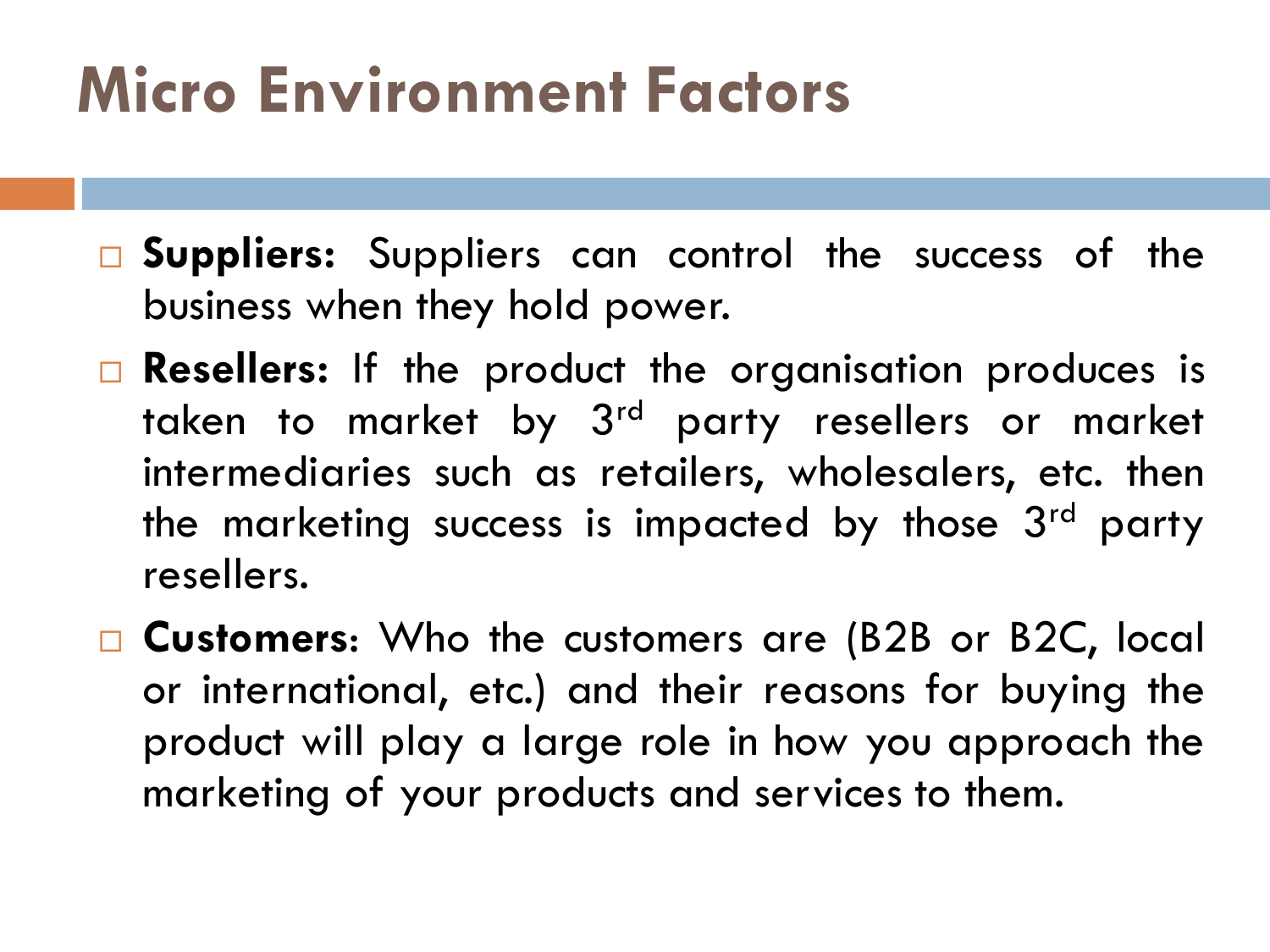- □ The competition: Those who sell the same or similar products and services as your organisation is your market competition, and the way they sell needs to be taken into account.
- **The general public:** Your organisation has a duty to satisfy the public. Any actions of your company must be considered from the angle of the general public and how they are affected.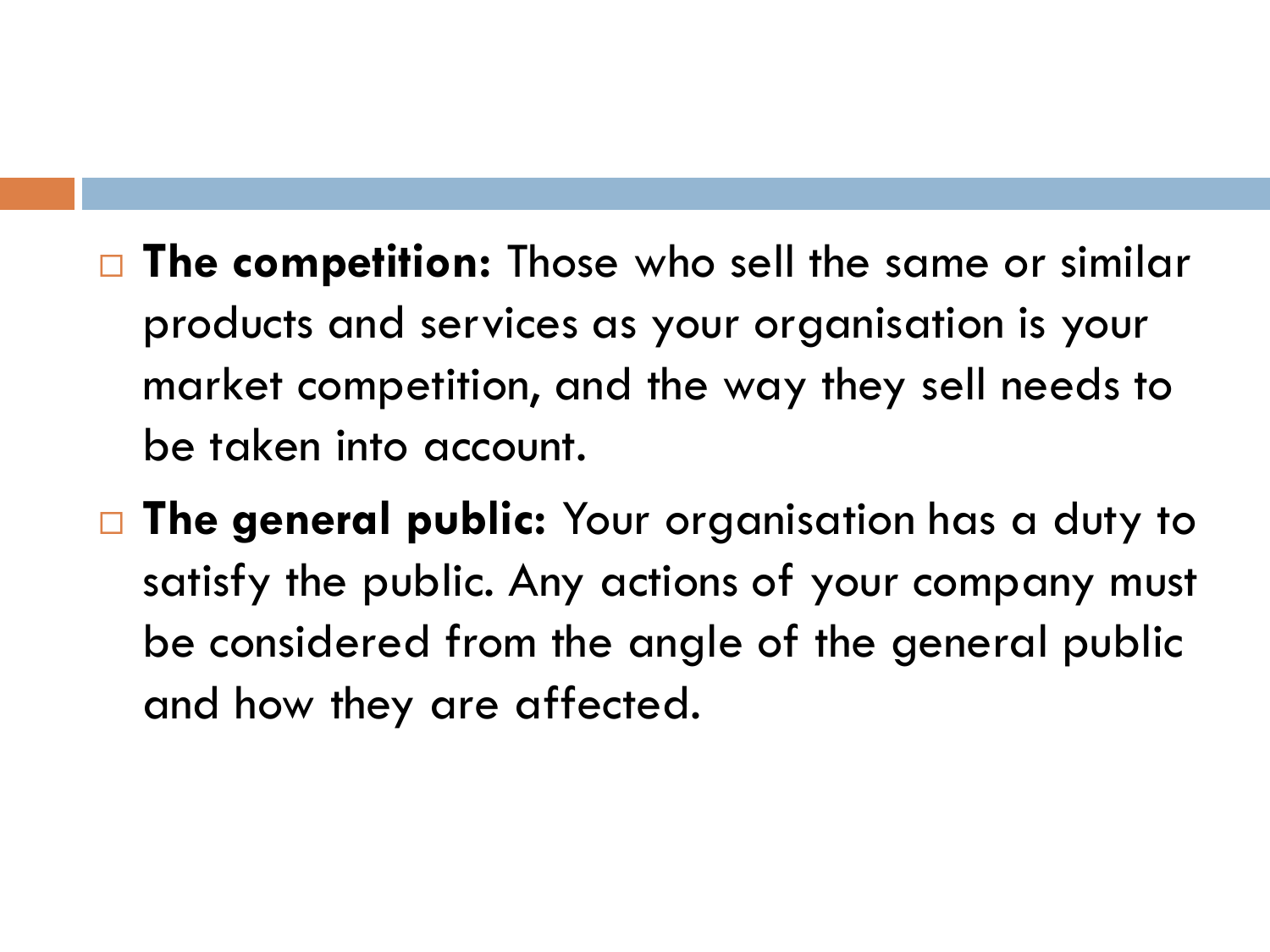## **Macro Environment Factors**

- **Demographic forces:** Common demographic forces, including country/region; age; ethnicity; education level; household lifestyle; cultural characteristics and movements.
- **Economic factors:** The economic environment can impact both the organisation's production and the consumer's decision-making process.
- **Natural/physical forces**: Renewal natural resources such as forests, agricultural products, marine products, etc.

Natural non-renewable resources such as oil, coal, minerals, etc.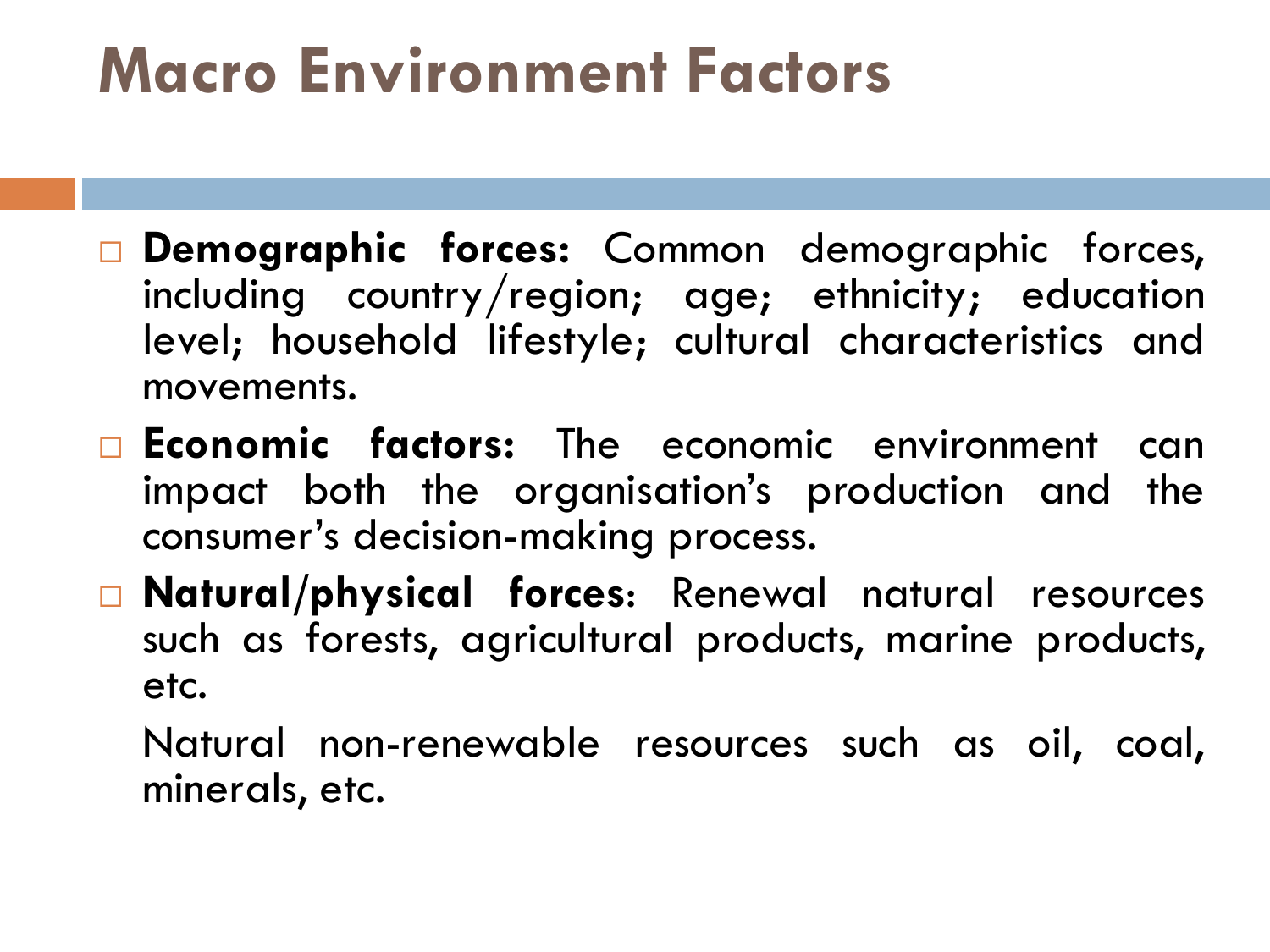- **Technological factors:** The skills and knowledge applied to the production, and the technology and materials needed for the production of products and services.
- **Political and legal forces:** Political and/or legal developments relating to the organisation and its markets.
- **Social and cultural forces:** The impact the products and services your organisations brings to market have on society must be considered. Any elements of the production process or any products/services that are harmful to society should be eliminated to show your organisation is taking social responsibility.